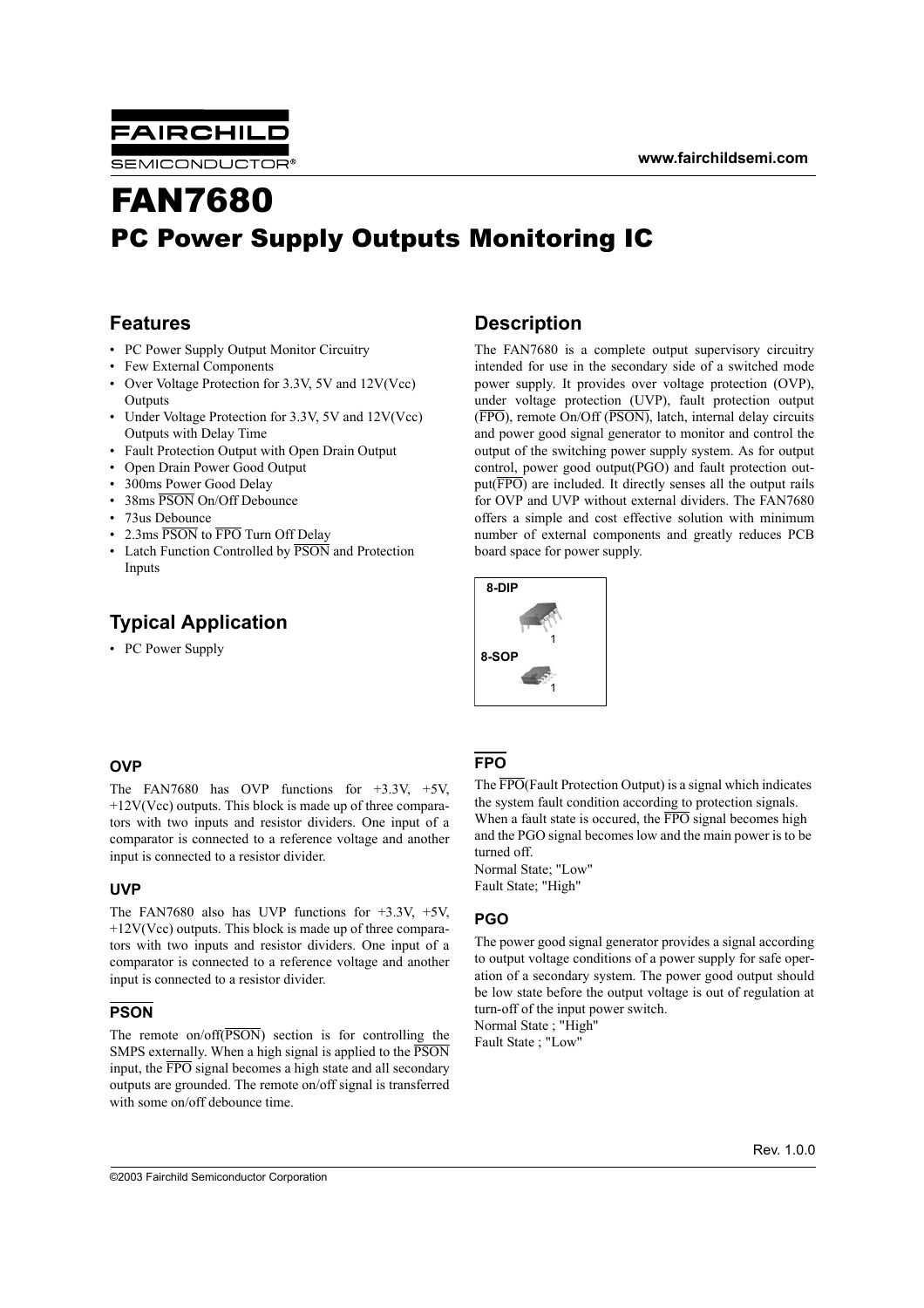# **Internal Block Diagram**



# **Typical Applicatin Circuit**

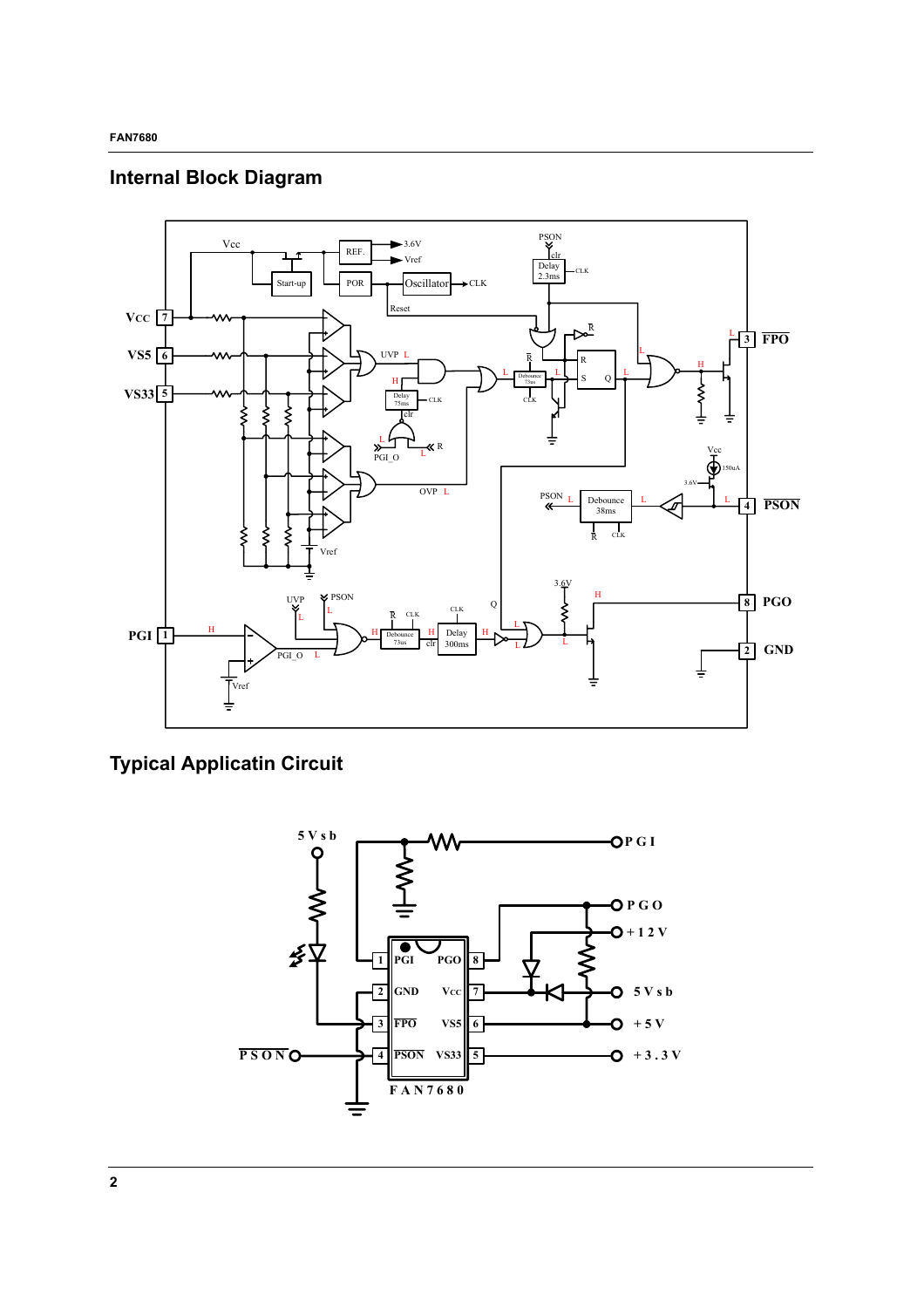# **Pin Assignments**



# **Pin Definitions**

| <b>Pin Number</b> | <b>Pin Name</b> | <b>I/O</b> | <b>Pin Function Description</b>                             |
|-------------------|-----------------|------------|-------------------------------------------------------------|
|                   | PGI             |            | Power Good Input                                            |
| 2                 | <b>GND</b>      |            | Ground                                                      |
| 3                 | <b>FPO</b>      | O          | Low Active Fault Protection Output, Open Drain Output Stage |
| 4                 | <b>PSON</b>     |            | Remote On/Off Control Input                                 |
| 5                 | VS33            |            | 3.3V Output Voltage Input                                   |
| 6                 | VS <sub>5</sub> |            | 5V Output Voltage Input                                     |
|                   | Vcc             |            | Supply Voltage and 12V Output Voltage Input                 |
| 8                 | PGO             | ∩          | Power Good Output Signal                                    |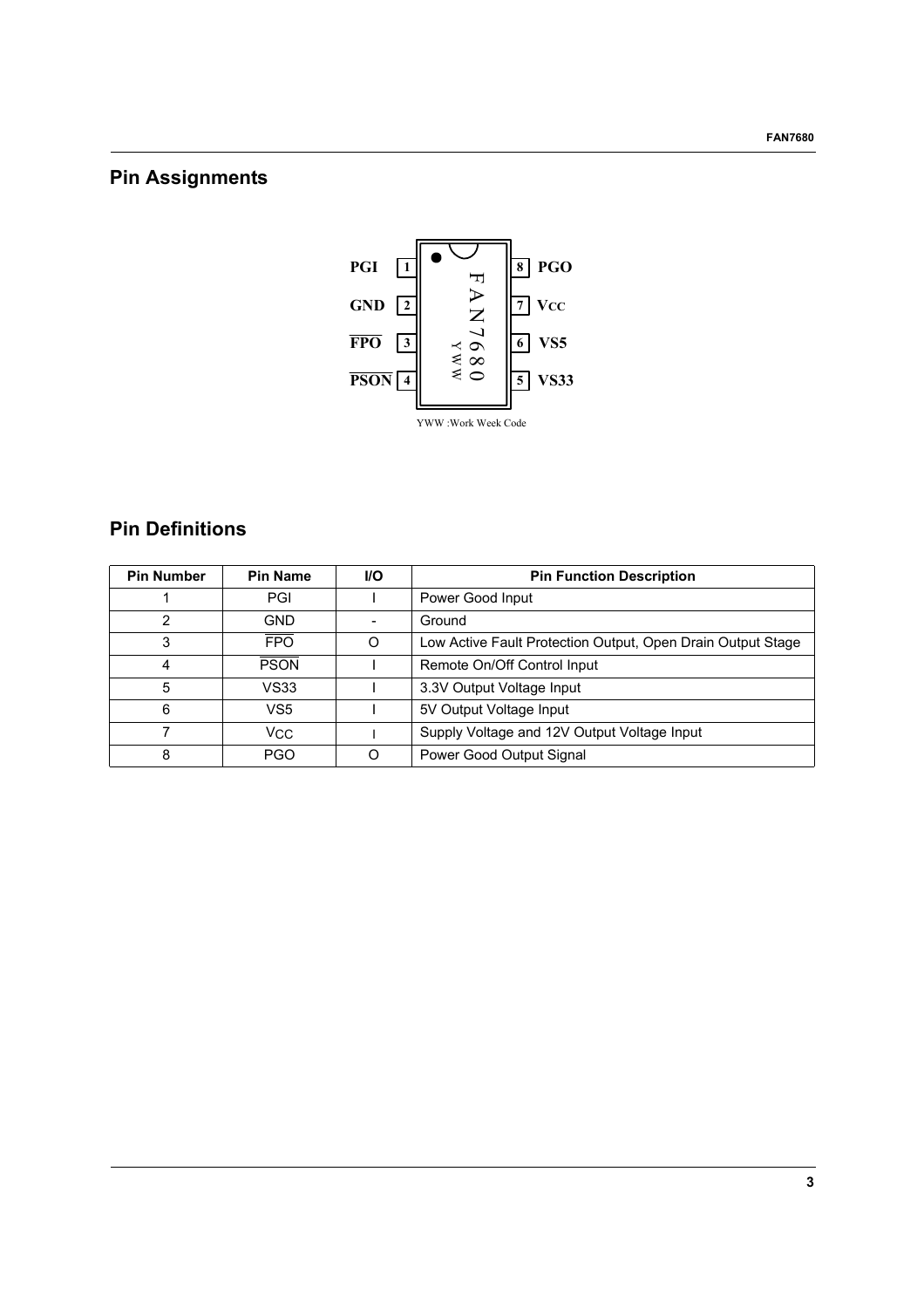# **Absolute Maximum Ratings** (Note2,3)

| <b>Parameter</b>             | Symbol                | Value           | Unit        |
|------------------------------|-----------------------|-----------------|-------------|
| Supply Voltage               | <b>VCC</b>            | 16              | v           |
| <b>Supply Current</b>        | <b>I</b> CC           |                 | mA          |
| Input Voltage                | VPSON, VS5            | 8               | V           |
|                              | VS33, VPGI            |                 |             |
| Output Voltage               | <b>VPGO</b>           | 8               | V           |
|                              | <b>VFPO</b>           | 16              |             |
| <b>Operating Temperature</b> | To                    | $-40 \sim +125$ | $^{\circ}C$ |
| Storage Temperature          | <b>T<sub>S</sub></b>  | $-65 - +150$    | $^{\circ}C$ |
| Power Dissipation            | <b>P</b> <sub>D</sub> |                 | W           |

# **Recommended Operating Conditions** (Note2,3)

| <b>Characteristic</b>      | Symbol                    | <b>Test Condition</b> | Min. | Typ. | Max. | <b>Unit</b> |
|----------------------------|---------------------------|-----------------------|------|------|------|-------------|
| Supply Voltage             | <b>VCC</b>                |                       | 4    |      | 15   | V           |
| Input Voltage              | $V\overline{PSON}$ , VS5, |                       |      |      | 7    | V           |
|                            | VS33, VPGI                |                       |      |      |      |             |
| Output Voltage             | VPGO                      |                       |      |      | 7    | v           |
|                            | VFPO                      |                       |      |      | 15   | v           |
| <b>Output Sink Current</b> | <b>IFPO</b>               |                       |      |      | 30   | mA          |
|                            | <b>IPGO</b>               |                       |      |      | 10   | mA          |
| Supply Voltage Rising Time | tr                        | Note1                 |      |      |      | ms          |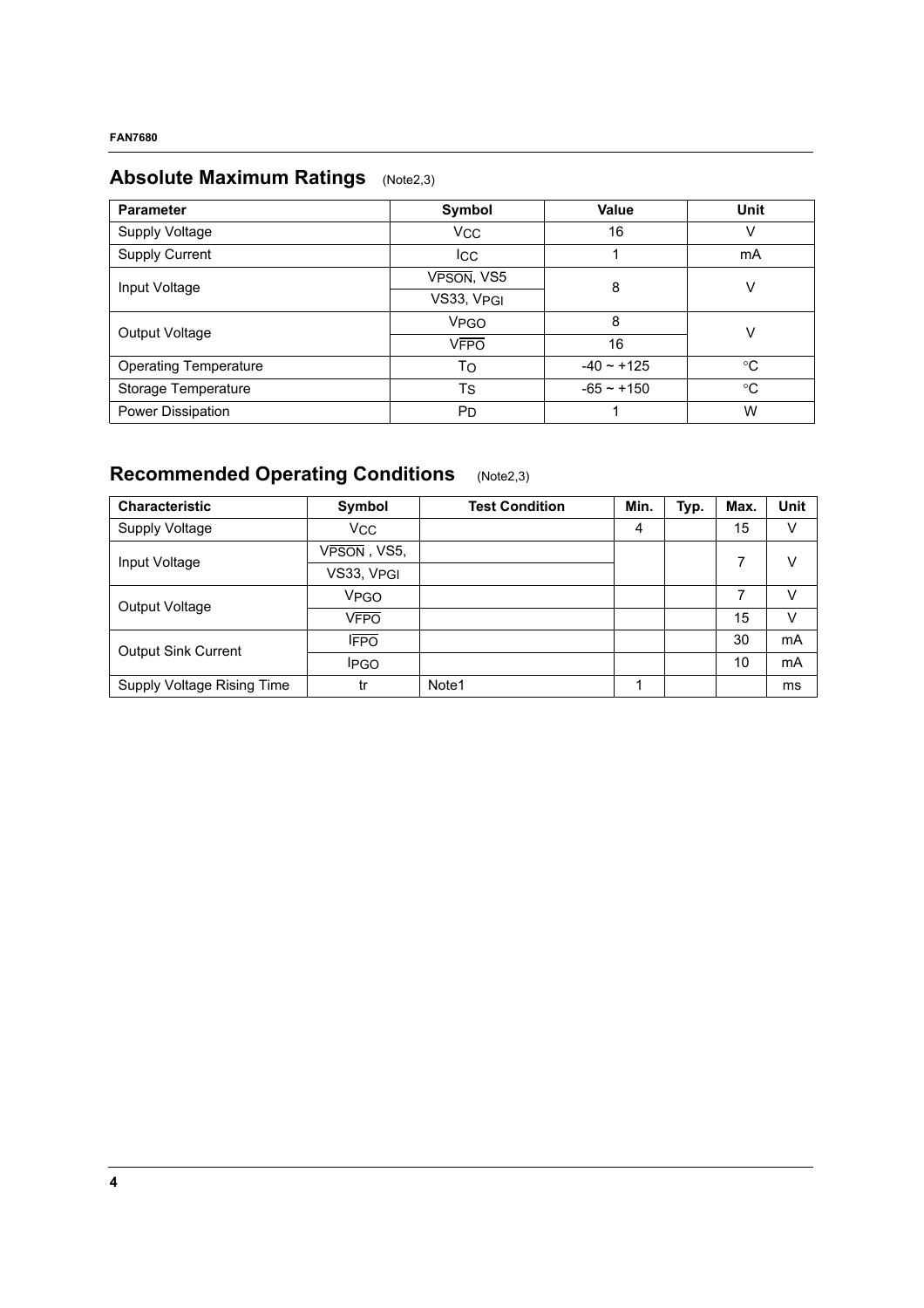## **Electrical Characteristics**

 $(VCC = 5V, Ta=25°C, unless otherwise specified)$ 

## **Over Voltage Protection, Under Voltage Protection and FPO**

| <b>Characteristic</b>         | Symbol            | <b>Test Condition</b> | Min. | Typ. | Max. | <b>Unit</b> |
|-------------------------------|-------------------|-----------------------|------|------|------|-------------|
|                               | VS330V            |                       | 3.9  | 4.1  | 4.3  |             |
| Over Voltage Threshold        | VS5 <sub>OV</sub> |                       | 5.8  | 6.1  | 6.4  | v           |
|                               | 12V(Vcc)ov        |                       | 13.3 | 13.8 | 14.3 |             |
|                               | VS33UV            |                       | 2.55 | 2.69 | 2.83 |             |
| Under Voltage Threshold       | VS5UV             |                       | 4.1  | 4.3  | 4.5  | V           |
|                               | 12V(Vcc)UV        |                       | 8.8  | 9.3  | 9.8  |             |
| Leakage Current(FPO)          | ILKG1             | $VFPO = 5V$           |      |      | 5    | uA          |
| Low Level Output Voltage(FPO) | <b>VOLI</b>       | Isink=10mA            |      | -    | 0.3  | v           |
|                               |                   | Isink=30mA            |      |      | 0.7  |             |

## **PGI and PGO**

| <b>Characteristic</b>         | Symbol | <b>Test Condition</b> | Min. | Typ. | Max. | Unit |
|-------------------------------|--------|-----------------------|------|------|------|------|
| Input Threshold Voltage(PGI)  | Vpgi   |                       | 1.16 | 1.20 | 1.24 |      |
| Leakage Current(PGO)          | lLKG2  | $VPGO = 5V$           |      | -    |      | uA   |
| Low Level Output Voltage(PGO) | VOL2   | $Isink=10mA$          |      | -    | 0.4  |      |

## **PSON Control**

| <b>Characteristic</b>    | <b>Symbol</b> | <b>Test Condition</b> | Min.                     | Typ.                     | Max.                     | Unit |
|--------------------------|---------------|-----------------------|--------------------------|--------------------------|--------------------------|------|
| Input Pull-up Current    |               | $VPSON = 0V$          | $\overline{\phantom{a}}$ | 150                      | $\overline{\phantom{a}}$ | uA   |
| High-Level Input Voltage |               |                       | 2.4                      | $\overline{\phantom{a}}$ | $\overline{\phantom{0}}$ |      |
| Low-Level Input Voltage  |               |                       | $\overline{\phantom{0}}$ | -                        | 1 ຕ                      |      |

## **Total Device**

| <b>Characteristic</b> | Svmbol | <b>Test Condition</b> | Min.                     | Typ. | Max. | Unit |
|-----------------------|--------|-----------------------|--------------------------|------|------|------|
| Supply Current        | ICC    | 5V<br>VPSON =         | $\overline{\phantom{0}}$ | -    |      | mA   |

## **Timing Characteristics**

(VCC=5V, Ta=25°C, unless otherwise specified)

| <b>Characteristic</b>      | Symbol          | <b>Test Condition</b>                     | Min.                 | Typ.      | Max.      | Unit      |
|----------------------------|-----------------|-------------------------------------------|----------------------|-----------|-----------|-----------|
| Debounce Time(PSON)        | tb1             |                                           | 25                   | 38        | 51        | ms        |
| Noise Debounce Time        | t <sub>b2</sub> | Note 4                                    | 50                   | 73        | 100       | <b>us</b> |
| PGO Delay Time(PGI to PGO) | td1             |                                           | 200                  | 300       | 410       | ms        |
| Internal UVP Delay Time    | td <sub>2</sub> | FPO goes low and<br>every time PGI > 1.20 | 51                   | 75        | 102       | ms        |
| PSON Off to FPO Delay Time | td3             |                                           | t <sub>h1</sub> +1.6 | $th1+2.3$ | $th1+3.2$ | ms        |

#### **Note**

1. VCC slew rate must be less than 14V/ms.

2. All voltages are measured with respect to the ground pin, unless otherwise specified.

3.The Absolute Maximum Ratings indicate the limits that if exceed, damage to the device may occur. Recommended Operating Conditions indicate conditions in which the device is functional, but do not guarantee specific performance limits.

4. This parameter, although guaranteed over the Timing Characteristics, is not 100% tested in production.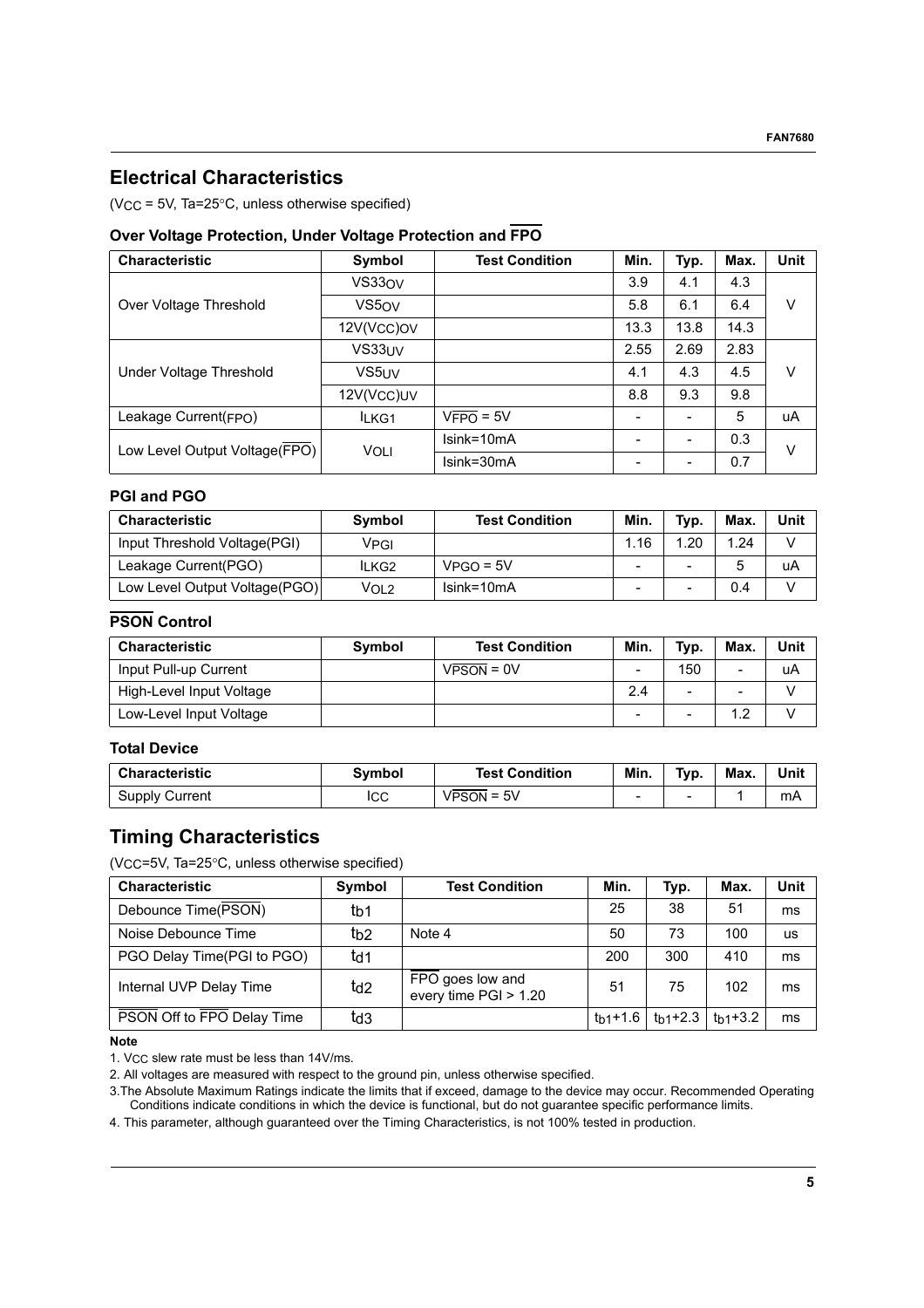

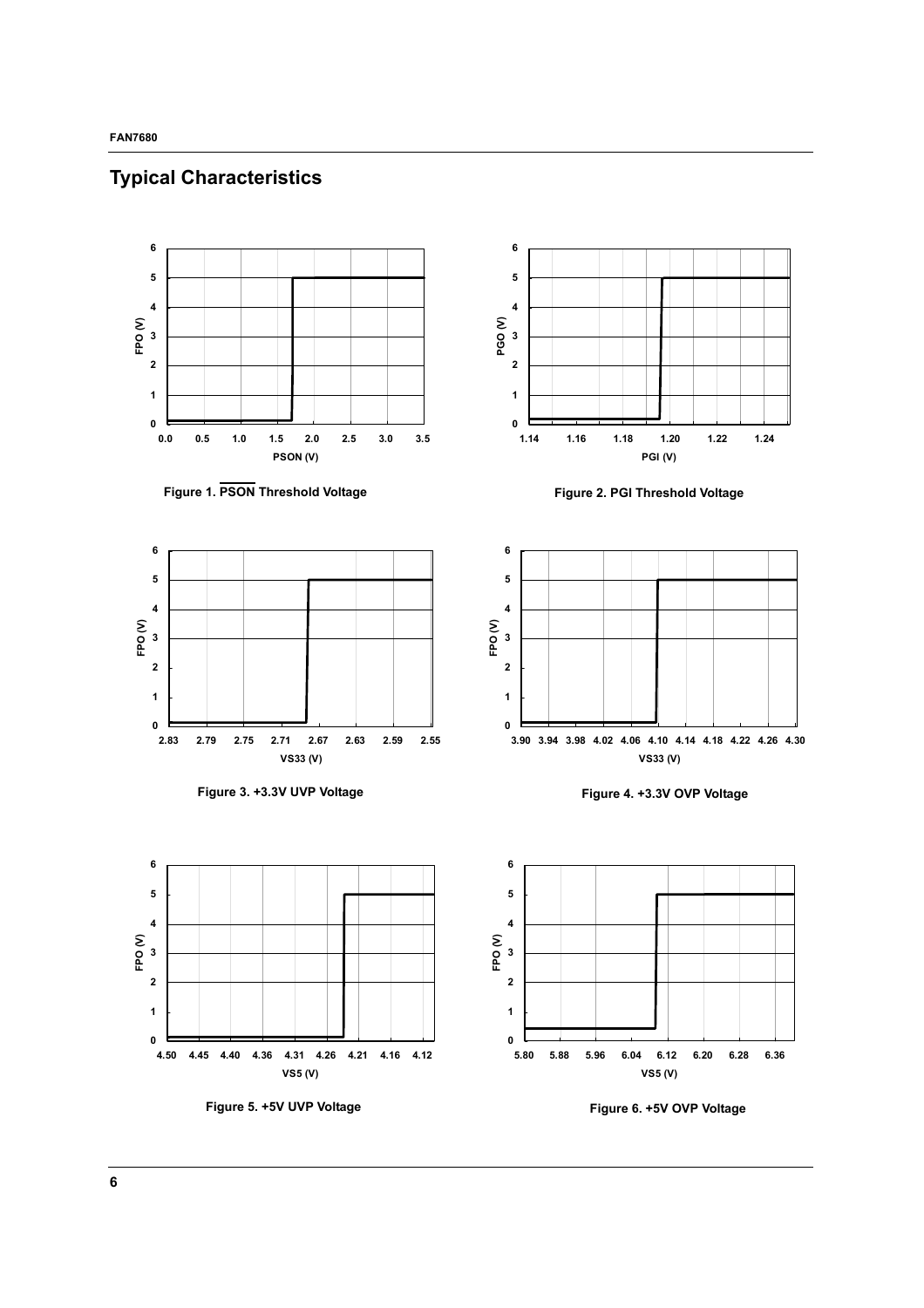# **Typical Characteristics**



**Figure 7. +12V UVP Voltage Figure 8. +12V OVP Voltage**

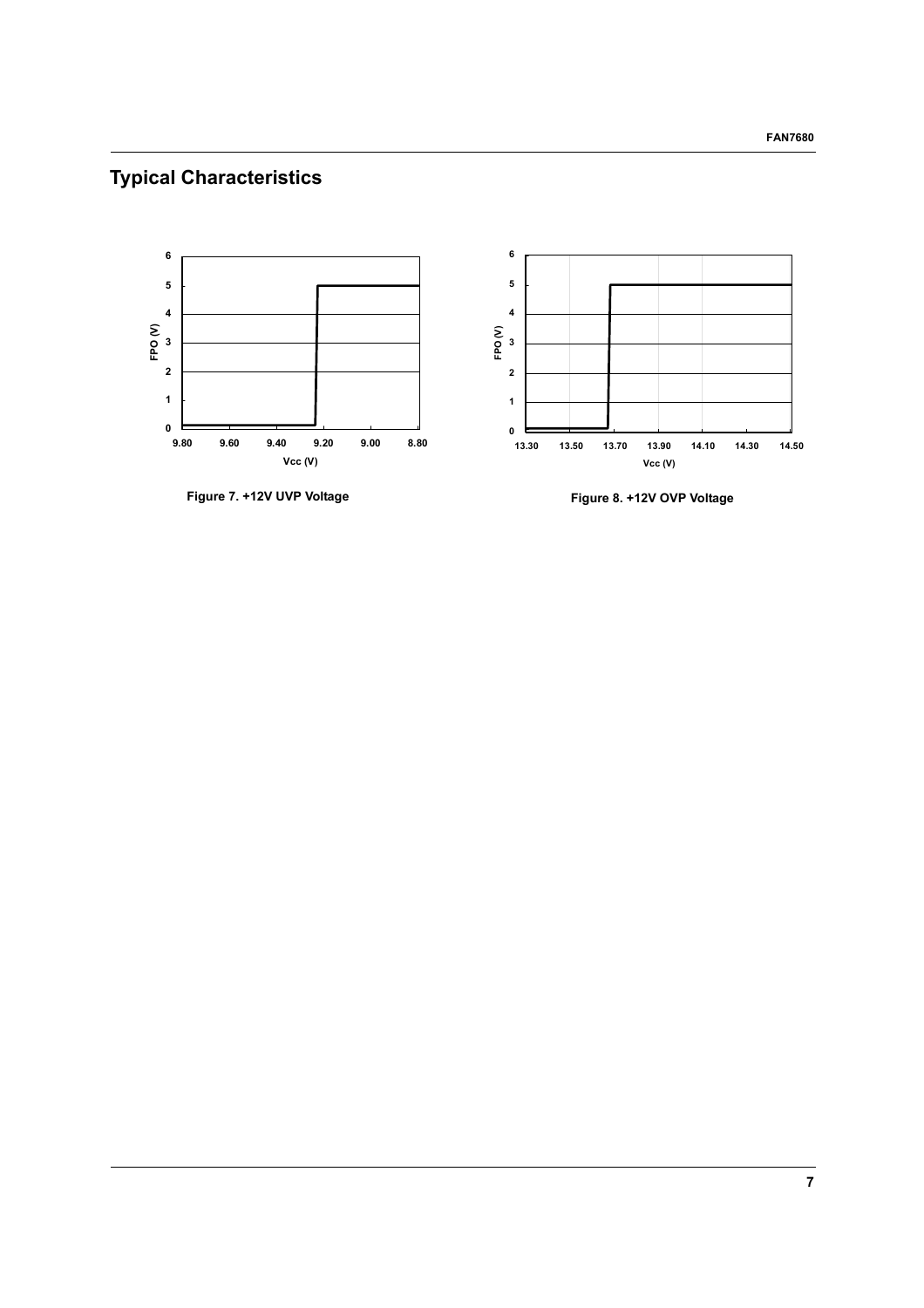## **Timing Chart**

**1) AC Input ON/OFF - Normal State**



# **2) PSON ON/OFF - Normal State**



- Vcc : Supply Voltage

- POR : Power On Reset
- PSON : Power Supply On/Off
- FPO : Fault Protection Output
- PGI : Power Good Input
- OUT : Output Voltages
- PGO : Power Goood Output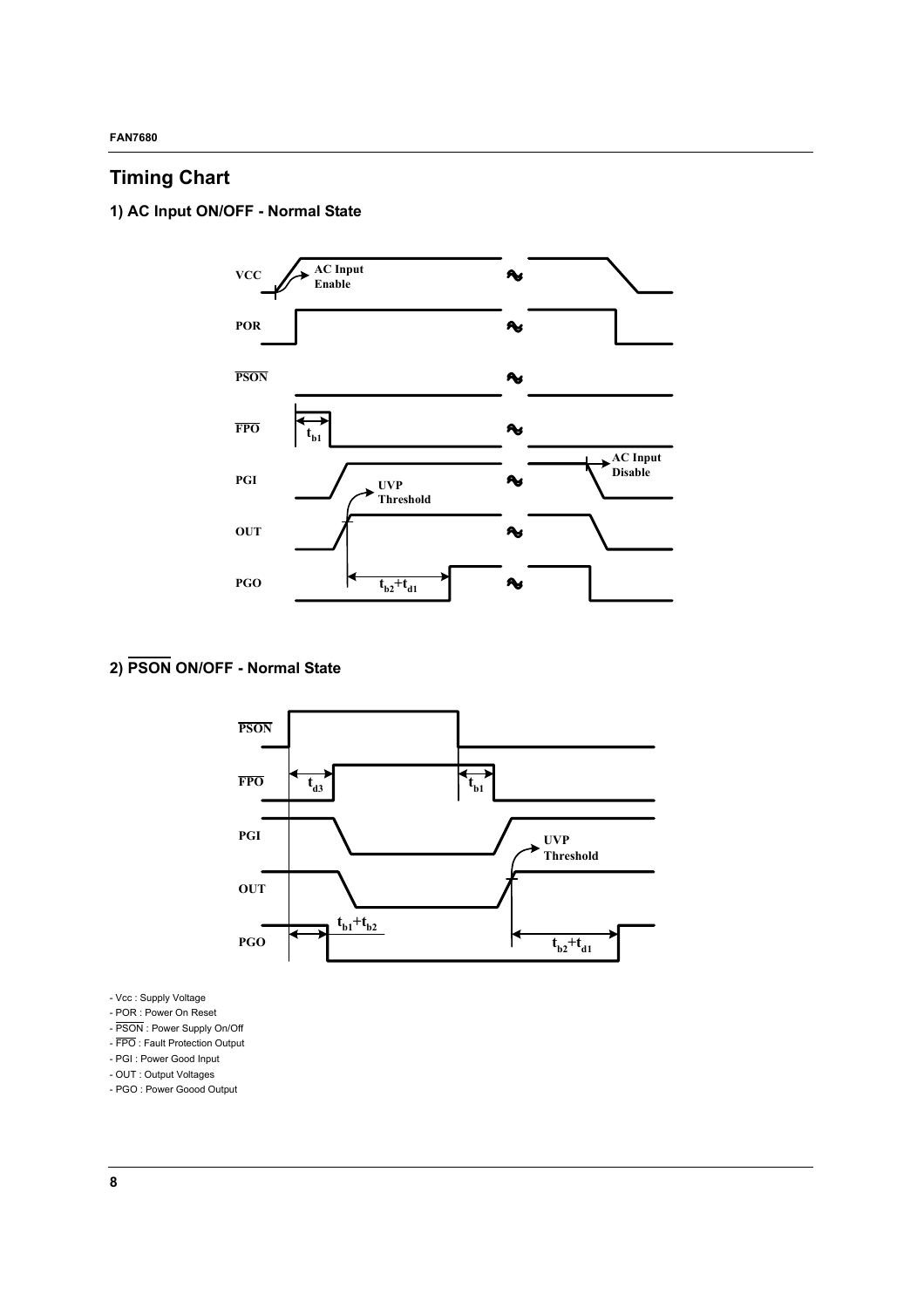## **3) Under Voltage at Normal State**



**4) Under Voltage at AC Input ON**

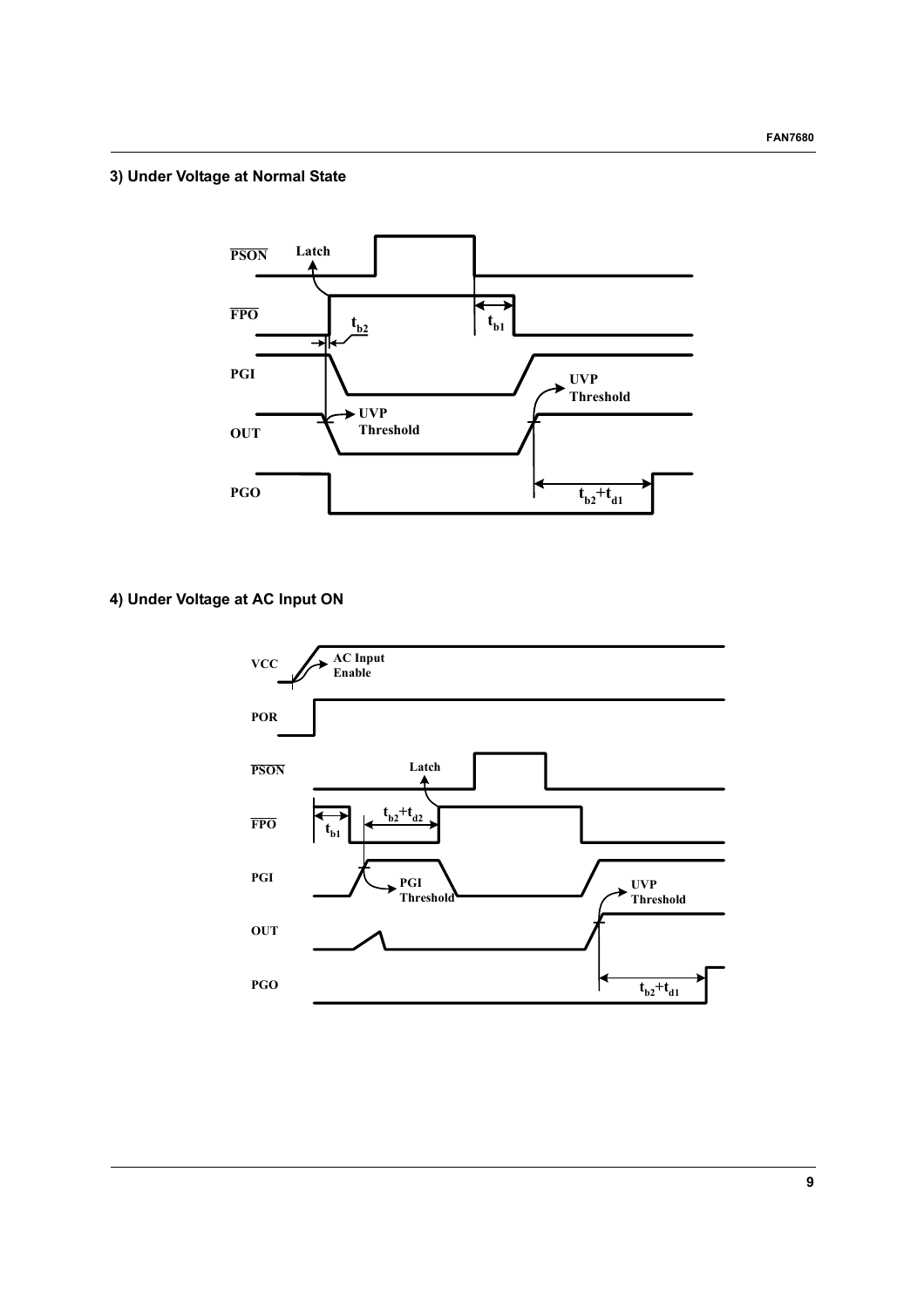# **5) Under Voltage at PSON ON/OFF**



**6) Over Voltage at PSON ON/OFF**

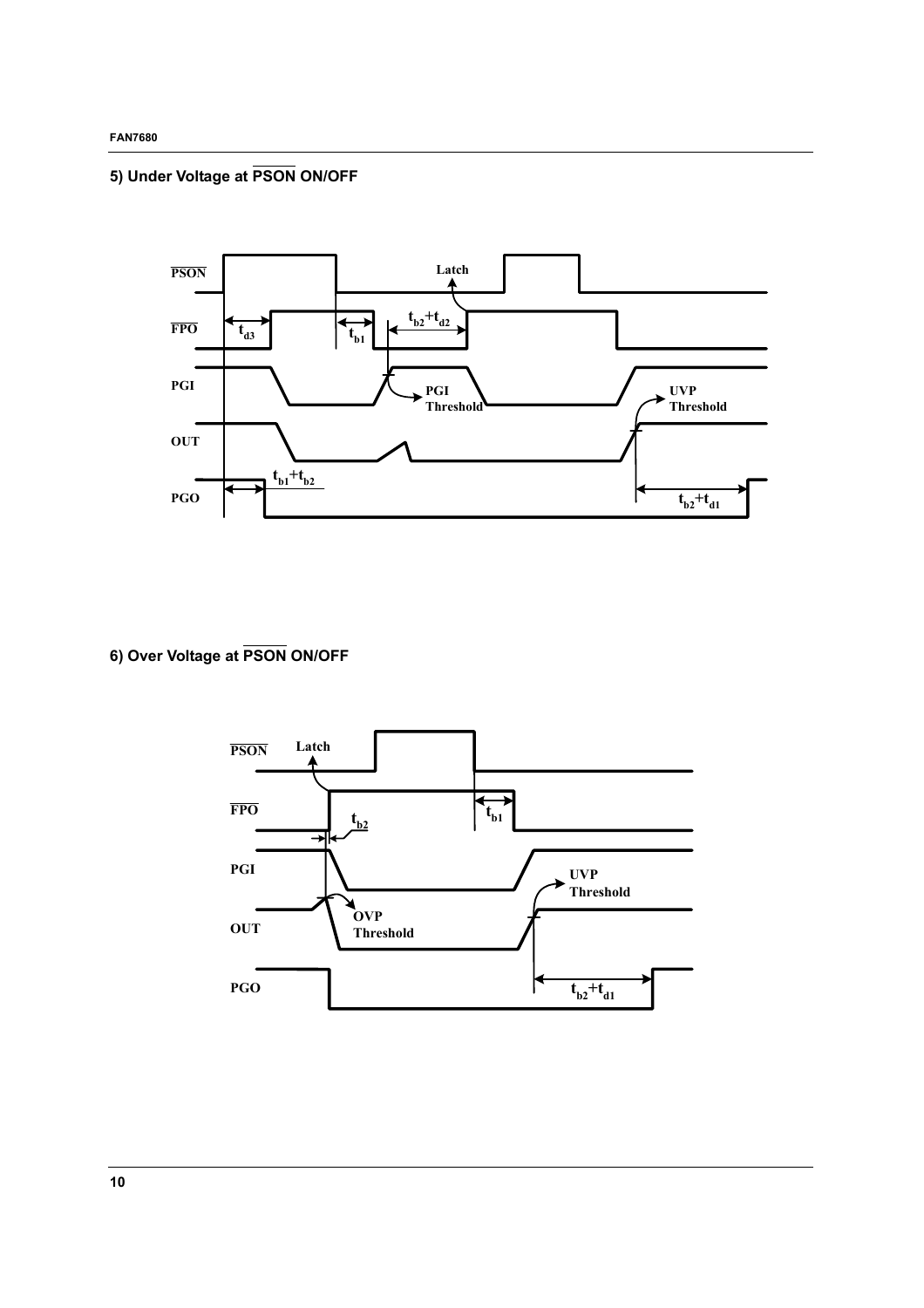## **Application Information**

#### **Power Good(PGO) and Power Good Delay**

A PC power supply is commonly designed to provide the motherboard with a power good signal, which is defined by the computer manufactures. If the +3.3V, +5V, and +12V outputs are above the undervoltage threshold limit, the PC power supply makes the power good signal high after some delay. At this time the power supply should be able to provide enough power to assure continuous operation within the specification. Conversely, when one of the  $+3.3V$ ,  $+5V$ , or  $+12V$  outputs falls below the undervoltage threshold or rise above the overvoltage threshold, or when main power has been turned off for a sufficiently long time so that power supply operation is no longer assured, a PGO signal will be a low state.

The AC input, power good(PGO), remote on/off( $\overline{PSON}$ ), and  $+3.3V/+5V/+12V$  supply rails are shown in figure 1.



Although there is no requirement for specific timing parameters, the following signal timings are recommended :

- -T1(Power On Time) : T1 < 500ms
- $-T2(Rise Time) : 0.1ms < T2 < 20ms$
- -T3(PGO Delay) : 100ms < T3 <500ms
- -T4(PGO Delay Risetime) : T4 ≤ 10ms
- -T5(AC Loss to PGO Hold-Up Time) :  $T5 \ge 16$ ms
- -T6(Power Down Warning) : T6 ≥ 1ms

Furthermore, motherboards should be designed to comply with the above recommended timing range. If timings other than these are implemented or required, that information should be clearly specified.

The FAN7680 provides a power good(PGO) signal for the +3.3V, +5V and +12V(Vcc) supply voltage rails and a separate power good input(PGI). An internal delay circuit is used to generate a 300ms power good delay.

If voltages at PGI(+1.2V), VS33(+3.3V), VS5(+5V), and Vcc(+12V) rise above the undervoltage threshold, the open drain power good output(PGO) will go high after a delay of 300ms. When the PGI voltage or any of  $+3.3V$ ,  $+5V$ , and  $+12V$  rails drops below the undervoltage threshold, the PGO signal will be disabled immediately.

## **Power Supply Remote On/Off(PSON) and Fault Protect Output(FPO)**

Since the latest personal computer generation focuses on easy turn on and power saving functions, a PC power supply will require two characteristics. One is a dc power supply remote on/off function; the other is standby voltage to achieve very low power consumption of the PC power supply. Thus, the main power needs to be shut down.

The power supply remote on/off( $\overline{PSON}$ ) is an active-low signal that turns on all of the main power rails including the +3.3V, +5V, and +12V power rails. When this signal is held high by the PC motherboard or left open circuited, the signal of the fault protect output( $\overline{FPO}$ ) also goes high. Thus, the main power rails can not deliver power and are held at 0V.

When the FPO signal is held high due to an fault condition, the fault status will be latched and the outputs of the main power rails can not deliver power and are held at 0V. Toggling the PSON input signal from low to high will reset the fault protection latch. During this fault condition only the standby power is not affected.

When the PSON input signal goes from high to low or low to high, the 38ms debounce block will be active to avoid that a glitch on the PSON input may disable/enable the FPO output. When the PSON is set low, the undervoltage function is disabled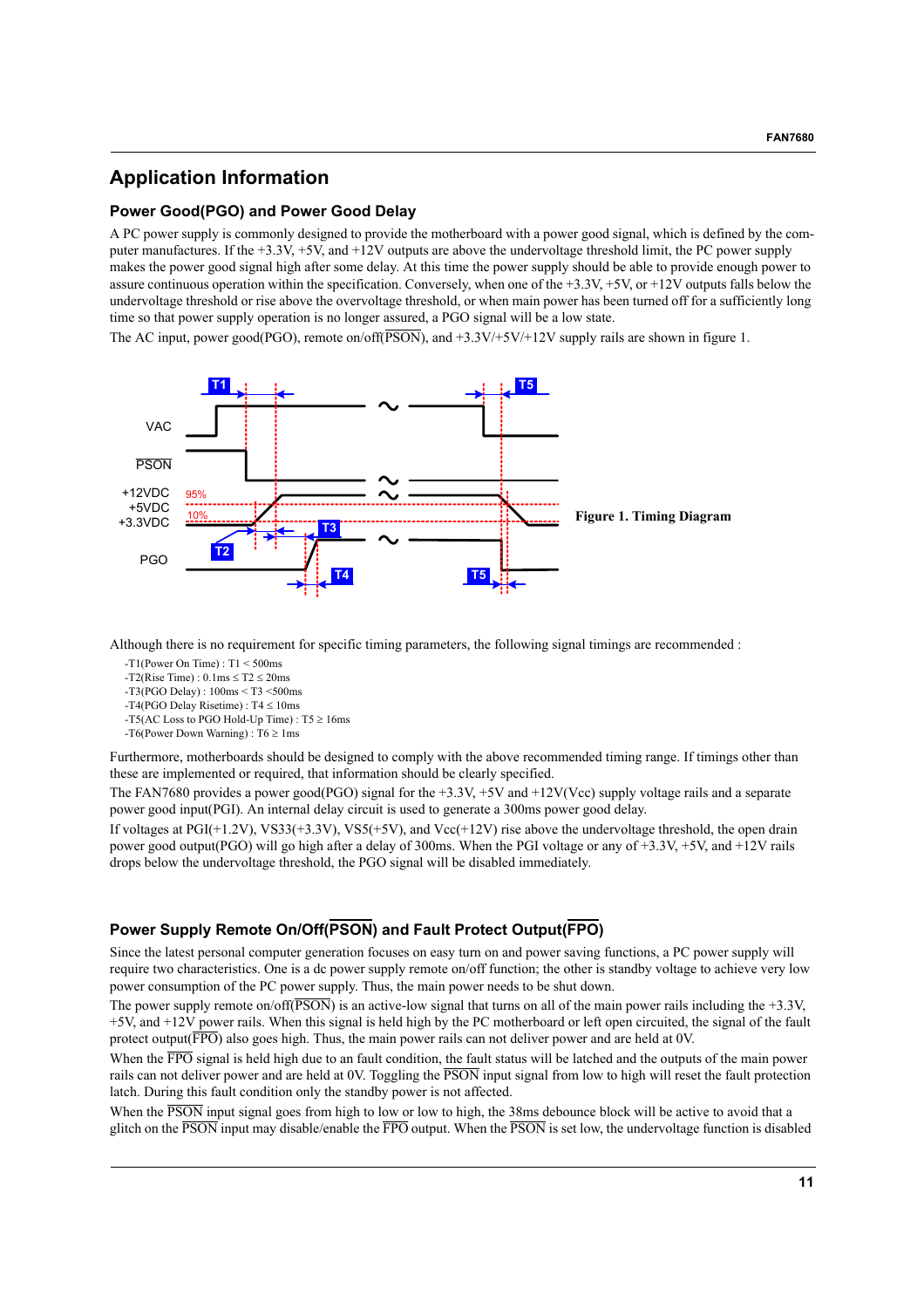during 75ms to avoid turn-on failure. At turn-off, there is an additional delay of 2.3ms from PSON to FPO. Power should be delivered to the rails only when the  $\overline{PSON}$  signal is held at ground potential, thus the  $\overline{FPO}$  becomes a low state after a debounce of 38ms. The  $\overline{FPO}$  pin can be connected to +5V(or up to +15V) through a pull-up resistor.

#### **Under Voltage Protection(UVP)**

The FAN7680 provides undervoltage protection(UVP) for the +3.3V, +5V, and +12V power rails. When an undervoltage condition appears at one of the VS33(+3.3V), VS5(+5V), or Vcc(+12V) input pins for more than 73us, the PGO goes low and  $\overline{FPO}$  output goes high. Also, this fault condition will be latched until the  $\overline{PSON}$  is toggled from low to high or the Vcc falls below a minimum operating voltage.

When the power supply is turned on by the AC input or  $\overline{PSON}$ , an internal UVP delay is 75ms. But at normal state an UVP delay time is a 73us debounce time. The need for undervoltage protection is often overlooked in off-line switching power supply system design. But it is very important in battery powered or hand-held equipment since the TTL or CMOS logic often malfunctions under UVP condition.

#### **Over Voltage Protection(OVP)**

The overvoltage protection(OVP) of the FAN7680 monitors +3.3V, +5V, and +12V(the +12V output is sensed via the Vcc pin). When an overvoltage condition appears at one of the  $+3.3V$ ,  $+5V$ , or  $+12V$  input pins for more than 73us, the  $\overline{FPO}$  output goes high and the PGO goes low. Also, this fault condition will be latched until the PSON is toggled from low to high or Vcc drops below a minimum operating voltage. During fault conditions, most power supplies have the potential to deliver higher output voltages than those normally specified or required. In unprotected equipment, it is possible for output voltages to be high enough to cause internal or external damage to the system. To protect the system under these abnormal conditions, it is common practice to provide overvoltage protection within the power supply.

Because TTL and CMOS circuits are very vulnerable to overvoltage, it is becoming industry standard to provide overvoltage protection on all +3.3V, +5V, and +12V outputs. Therefore, not only the +3.3V and +5V rails for the logic circuits on the motherboard need to be protected, but also the +12V peripheral devices such as the hard disk, flopply disk, and CD-ROM players etc., need to be protected.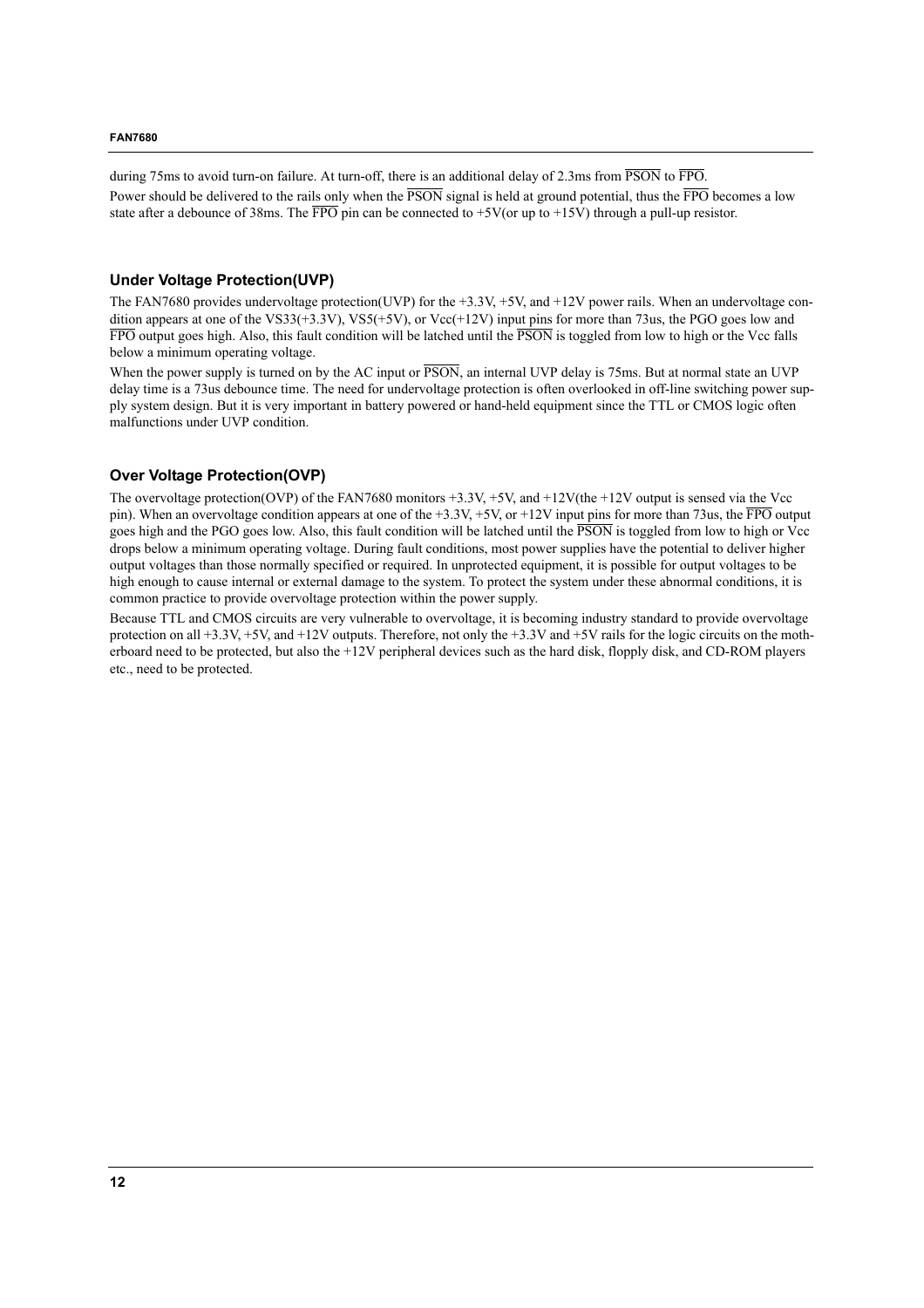## **Mechanical Dimensions**

### **Package**

### **Dimensions in millimeters**



**8-DIP**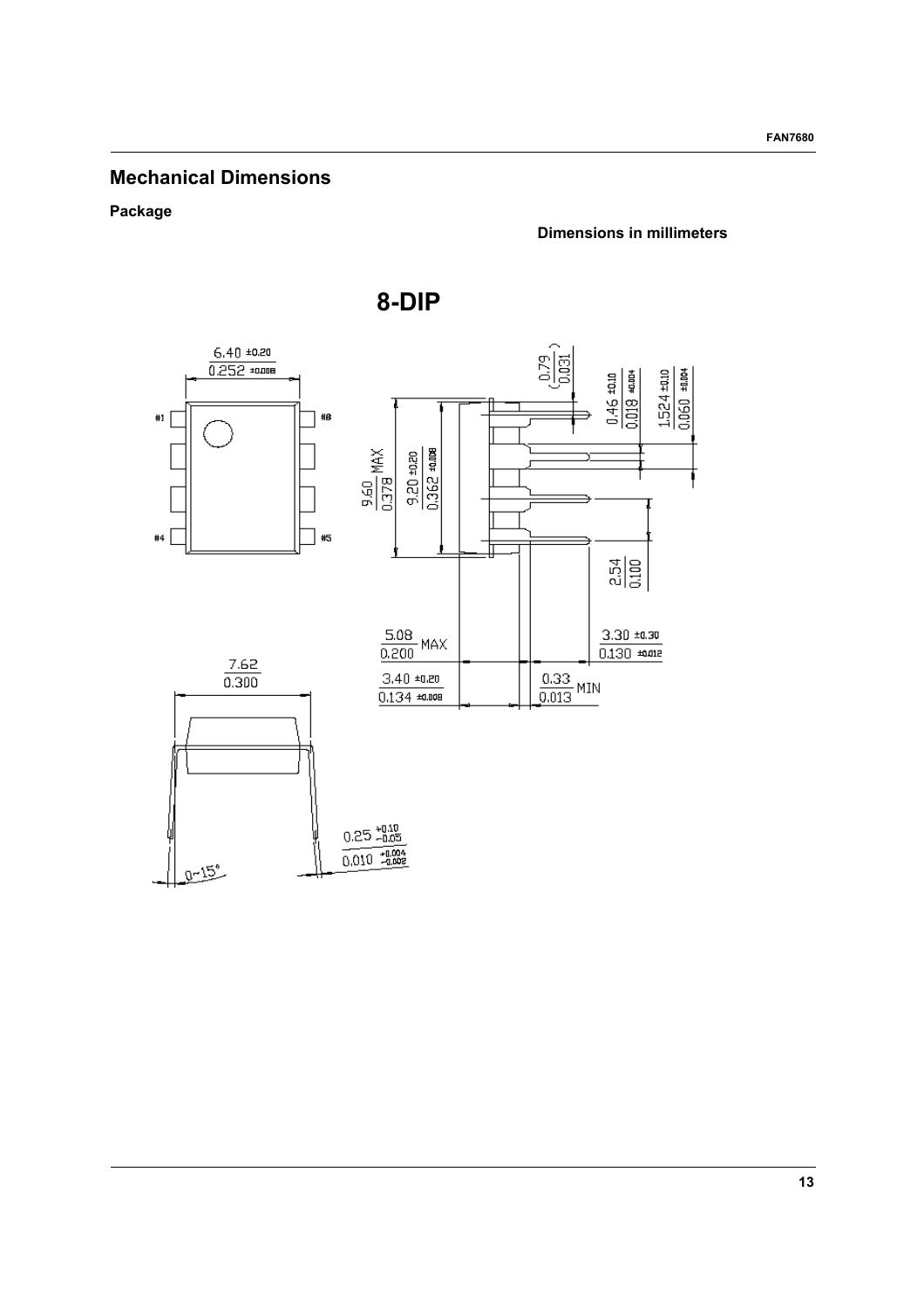## **Mechanical Dimensions**

**Package** 

**Dimensions in millimeters**

**8-SOP**

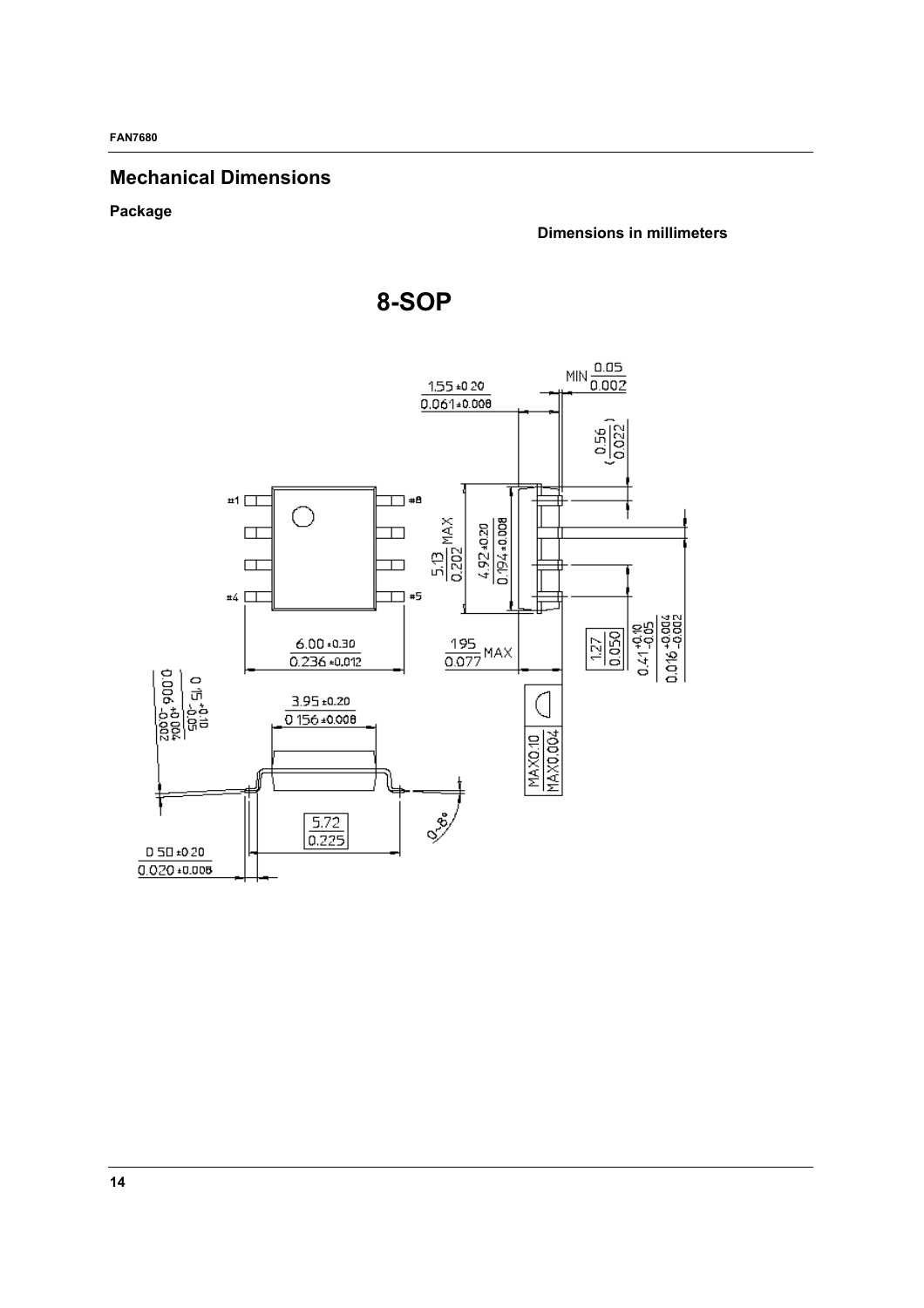# **Ordering Information**

| <b>Product Number</b> | Package | <b>Operating Temperature</b> |
|-----------------------|---------|------------------------------|
| <b>FAN7680N</b>       | 8DIP    | $-40^{\circ}$ C ~ +125°C.    |
| <b>FAN7680M</b>       | 8SOP    |                              |